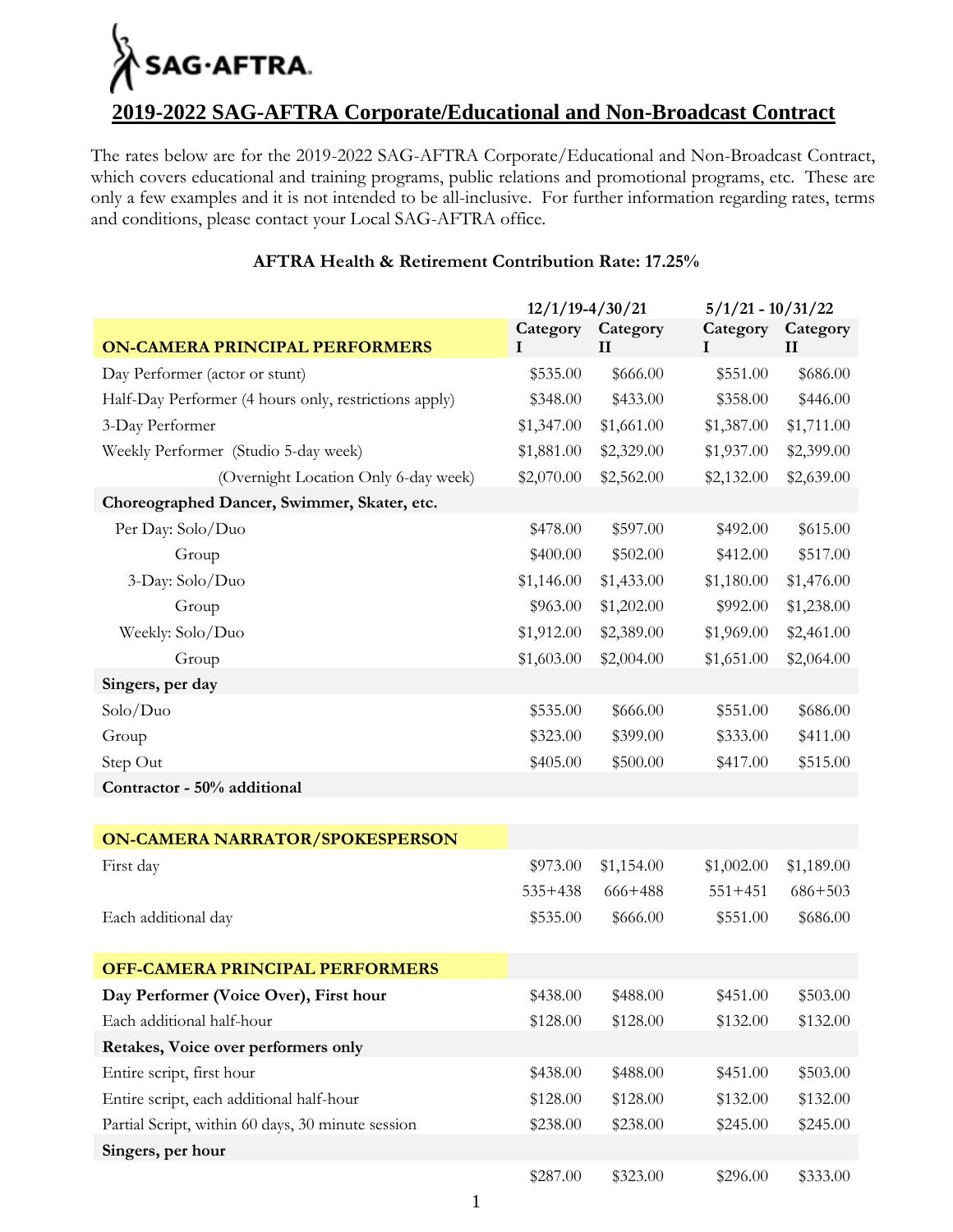## SAG·AFTRA.

#### **2019-2022 SAG-AFTRA Corporate/Educational and Non-Broadcast Contract**

The rates below are for the 2019-2022 SAG-AFTRA Corporate/Educational and Non-Broadcast Contract, which covers educational and training programs, public relations and promotional programs, etc. These are only a few examples and it is not intended to be all-inclusive. For further information regarding rates, terms and conditions, please contact your Local SAG-AFTRA office.

Solo/Duo

| Group                                                                                                                                                                         | \$192.00         | \$217.00 | \$198.00         | \$224.00 |
|-------------------------------------------------------------------------------------------------------------------------------------------------------------------------------|------------------|----------|------------------|----------|
| Step Out                                                                                                                                                                      | \$239.00         | \$271.00 | \$246.00         | \$279.00 |
| Contractor - 50% additional                                                                                                                                                   |                  |          |                  |          |
|                                                                                                                                                                               |                  |          |                  |          |
| <b>Background Actors</b>                                                                                                                                                      |                  |          |                  |          |
| General Background Actor                                                                                                                                                      | \$140.00         |          | \$144.00         |          |
| Special Ability Background Actor (Including Stand-in,<br>Photo Double)                                                                                                        | \$153.00         |          | \$158.00         |          |
| Silent Bit Background Actor                                                                                                                                                   | \$260.00         |          | \$268.00         |          |
| <b>AUDIO ONLY PROGRAMS</b>                                                                                                                                                    |                  |          |                  |          |
| Principal Performer - First hour                                                                                                                                              | \$438.00         | \$488.00 | \$451.00         | \$503.00 |
| Each additional half-hour or segment thereof                                                                                                                                  | \$128.00         | \$128.00 | \$132.00         | \$132.00 |
| Retakes: Principal Performer (half-hour session)                                                                                                                              | \$238.00         | \$238.00 | \$245.00         | \$245.00 |
| 3 Minutes: Principal Performer (half-hour session)<br>(If the session exceeds 30 minutes, the fee shall revert to the session fee<br>provided above for Principal Performers) | \$262.00         | \$288.00 | \$270.00         | \$297.00 |
| Non-Principal Performer - First hour                                                                                                                                          | \$197.00         | \$219.00 | \$203.00         | \$226.00 |
| Each additional half-hour or segment thereof                                                                                                                                  | \$77.00          | \$86.00  | \$79.00          | \$89.00  |
| Singers - Per hour                                                                                                                                                            |                  |          |                  |          |
| Solo                                                                                                                                                                          | \$287.00         | \$323.00 | \$296.00         | \$333.00 |
| Solo and Group (less than 16 bars)                                                                                                                                            | \$239.00         | \$271.00 | \$246.00         | \$279.00 |
| Groups of 3 or more                                                                                                                                                           | \$192.00         | \$217.00 | \$198.00         | \$224.00 |
| Step-Out (Solo/Duo steps out of group)                                                                                                                                        | \$30.00          | \$30.00  | \$31.00          | \$31.00  |
| Contractor - 50% additional                                                                                                                                                   |                  |          |                  |          |
|                                                                                                                                                                               | Category I or II |          | Category I or II |          |
| Interactive Voice Recording (IVR)/Phone Prompt Systems and<br>Phonecasting                                                                                                    |                  |          |                  |          |
| First Hour, per client                                                                                                                                                        | \$438.00         |          | \$451.00         |          |
| Each additional half-hour or segment thereof                                                                                                                                  | \$128.00         |          | \$132.00         |          |
| These rates permit an unlimited period of use.                                                                                                                                |                  |          |                  |          |
| Storecasting                                                                                                                                                                  |                  |          |                  |          |
| 3 months use                                                                                                                                                                  | \$438.00         |          | \$451.00         |          |
| 6 months use                                                                                                                                                                  | \$876.00         |          | \$902.00         |          |